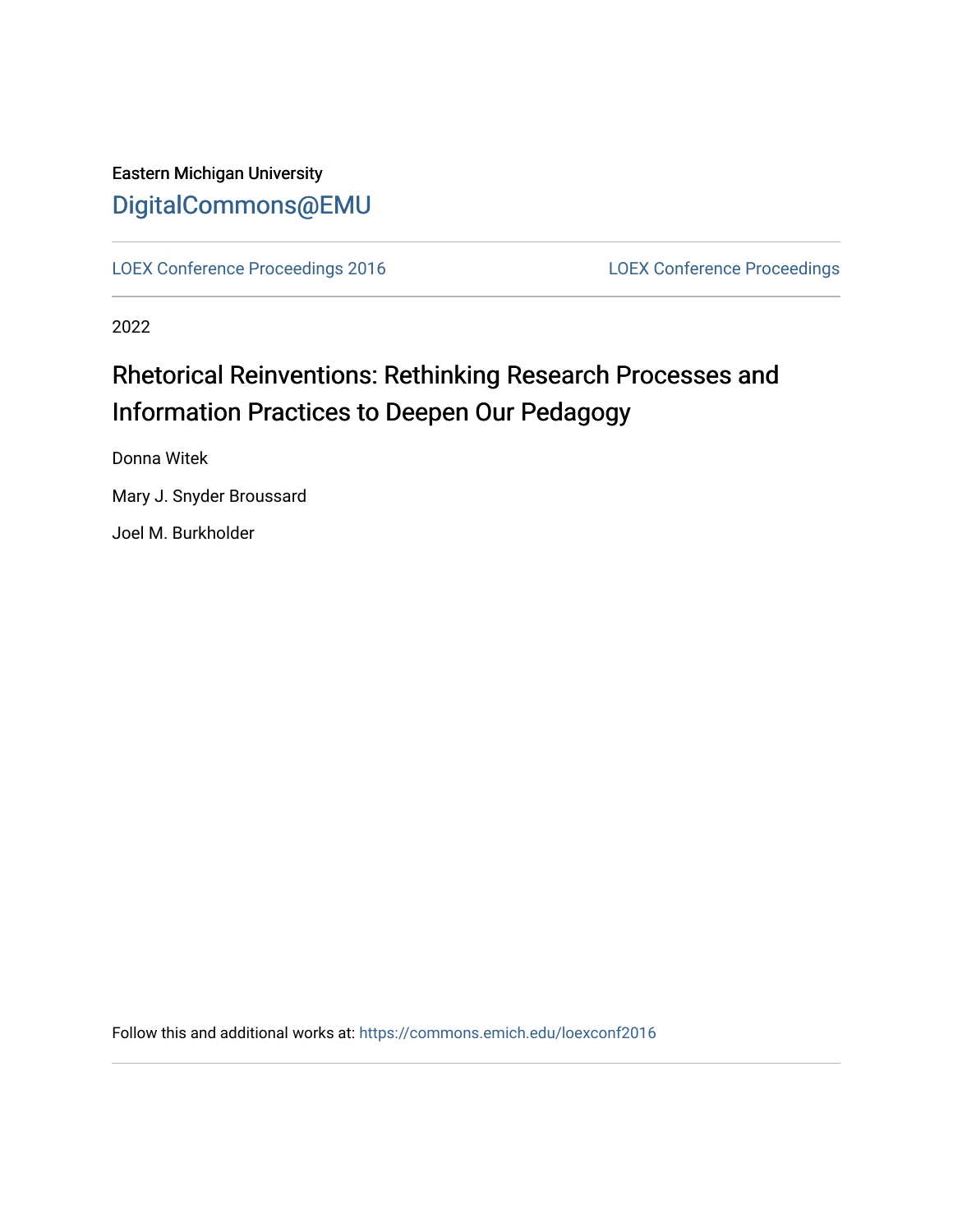# **RHETORICAL REINVENTIONS: RETHINKING RESEARCH PROCESSES AND INFORMATION PRACTICES TO DEEPEN OUR PEDAGOGY**

#### **DONNA WITEK, MARY J. SNYDER BROUSSARD AND JOEL M. BURKHOLDER**

© Donna Witek, Mary J. Snyder Broussard, and Joel M. Burkholder

#### **INTRODUCTION**

Rhetoric and composition scholars have long examined how people (particularly students) construct and share knowledge through reading and writing. It is a messy and iterative process, but in this struggle to make meaning out of chaos a writer's knowledge can be transformed (Bereiter & Scardamalia, 1987). In contrast, librarians—in an effort to fit within time constraints and reduce student anxiety—often fall prey to the temptation of presenting students with a view of research that is linear and uncomplicated. While the library and information science literature is full of case studies on the practical intersections of composition and information literacy, there has been less work on understanding information literacy *through* theories of rhetoric and composition. Norgaard (2003; 2004) challenges librarians to invite rhetoric and composition theories into our repertoire of mental frameworks as we approach instruction. He tells us,

information literacy can itself be conceived of as a recursive process that is one important dimension of the way we all make and negotiate meaning. In this sense, information literacy is less a formal skill linked to textual features than an intellectual process driven by engaged inquiry. It is less an outcome or product than it is a recursive process, something to be drafted and revised—by students and by ourselves. (Norgaard, 2003, p. 128)

In contrast, relying on efficient, methodical, and linear approaches to teaching research leaves librarians with an impoverished understanding of what the research process looks like in practice, and therefore what we should be helping faculty and students to achieve.

Viewing information literacy through the lens of rhetoric and composition has the potential to completely remap the profession's understanding of information literacy. While librarians and many classroom faculty tend to focus on students' final product (the research paper), composition scholars urge them to focus on students' process. Brent (2013) suggests that educators replace the phrase "research paper" with "writing-from-sources" because "it changes the focus from what the product is to what the writer does" (p. 38). To this end, rhetorical acts match choice to circumstance. To communicate effectively, writers must balance their purpose and expertise with the expectations of an audience. Elements like form, tone, style, and word choice are chosen strategically. Students will know not only how to define questions, but how to select questions that need to be asked. Tools and keywords are strategically chosen through exploration with a dash of mystery, where the process of seeking out relevant voices of authority in a scholarly, professional, or public discourse trumps a checklist of format attributes that need to be met. Information is evaluated and selected for its rhetorical ability to support a particular purpose. Results are shared in recognizable and rhetorically appropriate ways, speaking directly to specific audiences. The purpose of a writing-from-sources project is not simply to assemble facts on a topic, but to learn how to think like someone in the discipline (Carter, 2007).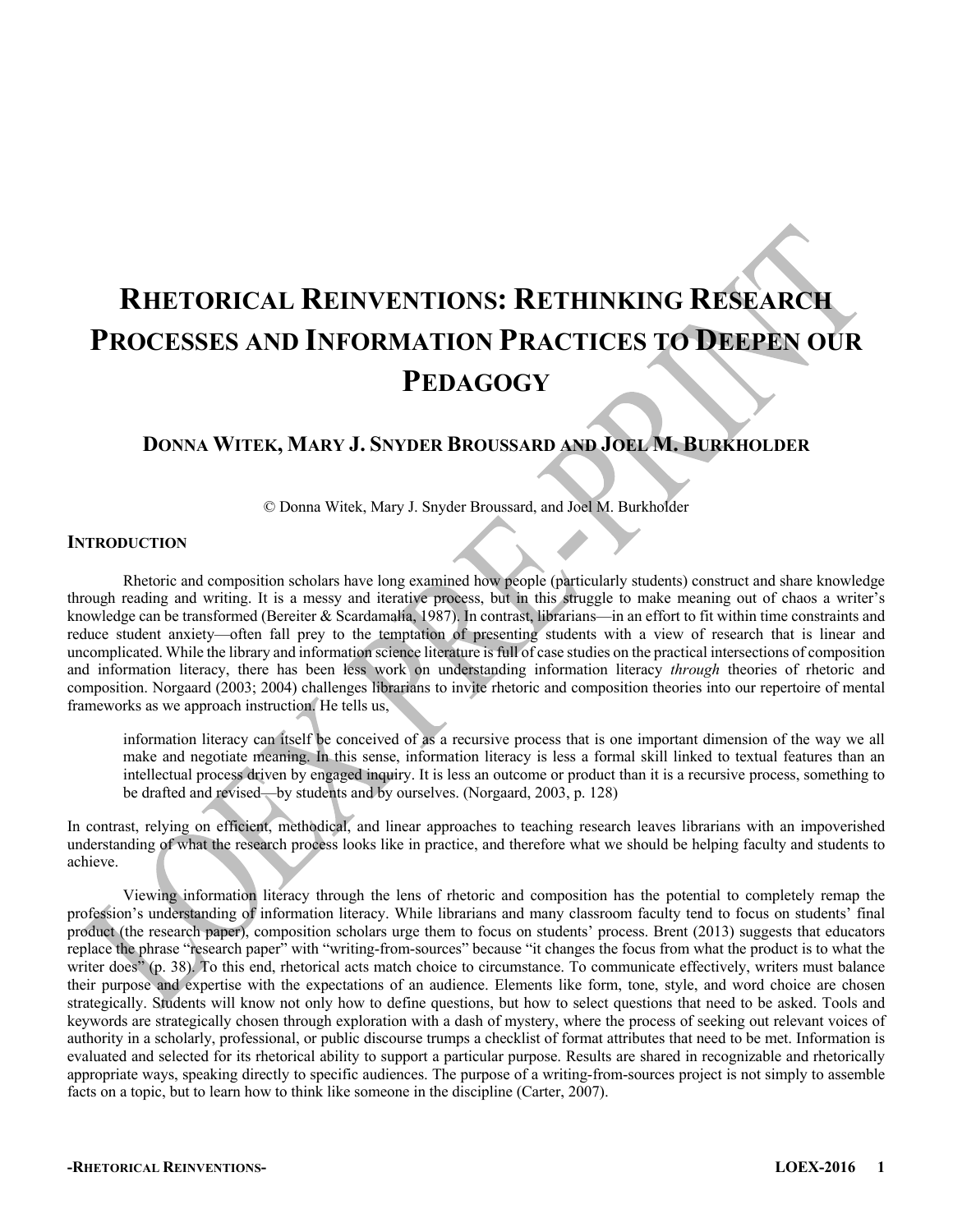The authors of this paper have each read, interpreted, and applied rhetoric and composition theories in their information literacy instructional work. Each has experienced a significant shift in thinking through this engagement. They will map this shift by examining three traditional aspects of information literacy—formulating a question, searching for information, and evaluating sources—and sharing how theories of rhetoric and composition, in dialogue with the Association of College and Research Libraries Framework for Information Literacy for Higher Education (2015, hereafter "ACRL Framework"), have expanded their understanding of these activities to more accurately reflect the complex, non-linear, and iterative reality of research. The aim of this paper is to encourage librarians to embrace this reality in how we think about research and the pedagogies we use to teach it.

#### **QUESTION FORMULATION**

Traditional library instruction tends to reduce the rhetorical complexity of the process of formulating research questions. Conceived as a generic activity, applicable in any academic context, it typically asks students to determine if a question is "too broad" or "too narrow." Fixing the focus is simply a matter of including related elements or concentrating on specific aspects (e.g., concept, time, geography, population, etc.). Considerable attention is given to developing a question that yields enough information. While important, such instruction does not ask students to provide a rhetorical justification for that question. Academic questions have audiences that are situated within specific discourse communities "whose beliefs, concerns, and practices both instigate and constrain, at least in part, the sorts of things" (Harris, 1989, p. 12) that can be said. Participation in the conversations of these communities begins with aligning questions with their expectations of what constitutes an acceptable and meaningful question. To help students develop as contributors to scholarly conversations, librarians can teach them how to consciously navigate these expectations.

If inquiry begins with the identification of "problems or questions in a discipline or between disciplines that are open or unresolved" (ACRL Framework, 2015), offering rhetorical justification for a question can be challenging for students who are not yet members of a particular discourse community. It occurs in the context of disciplinary activity: "laboratory or field experiments, formal or intuitive observations, or extensive reading" (Reich, 1986, p. 185). Because of their domain-specific knowledge and experience, active participants in a discipline's scholarship are better positioned to identify problems and questions worth investigating. They are also better positioned to frame questions in rhetorically persuasive ways. As Bizzell (1982) puts it, "To 'define' a problem is to interact with the material world according to the conventions of a particular discourse community" (p. 232). These rhetorical conventions—influencing aspects like topic, scope, discourse, and structure—provide "ways to maintain communities and structure common purposes and beliefs" (Hyland, 2004, p. 17). For students to participate in a community's scholarship, therefore, they must

assume privilege without having any. And since students assume privilege by locating themselves within the discourse of a particular community . . . learning, at least as it is defined in the liberal arts curriculum, becomes more a matter of imitation or parody than a matter of invention and discovery. (Bartholomae, 1986, p. 11)

Unaware that these conventions even exist, students may formulate questions that ignore a community's beliefs, concerns, or practices.

Clearly, we cannot expect students to pose original questions and offer compelling justifications in the early stages of their academic careers. They need time to learn about their chosen community and the problems that interest its members. Over time, however, they should experience question formulation as a complex, rhetorical activity. This will help them participate confidently in the contextualized conversations into which we invite them. The point is not assimilation into a disciplinary culture; it is empowerment. As students gain knowledge and experience, their rhetorical awareness increases. They become capable of posing meaningful questions with minimal guidance. They also become capable of critiquing (and perhaps resisting) the structures that govern their choices, which may push a disciplinary community's conversations in new directions.

#### **INFORMATION SEARCH**

Efforts to intentionally rhetoricize academic librarians' approach to teaching information search can be traced back over twenty years to Fister's 1993 exhortation that we teach the "rhetorical dimensions of research" so that students develop not only practical skills but conceptual understandings about the meaning of research and the works that result from it. Fister (1993) proposes a language shift in how librarians describe the act of search to students (and themselves), from that of "finding" or "locating" information to "tapping into a scholarly communication network . . . [of] voices with something important to say" (pp. 214-215). This framing runs counter to the methodical, linear approach of teaching search as a series of steps to be followed resulting in the "correct" number and types of sources for a given research assignment. This latter approach is a vestige of bibliographic instruction, when a librarian's expertise was associated with the concrete tools and resources to which the library traditionally subscribed.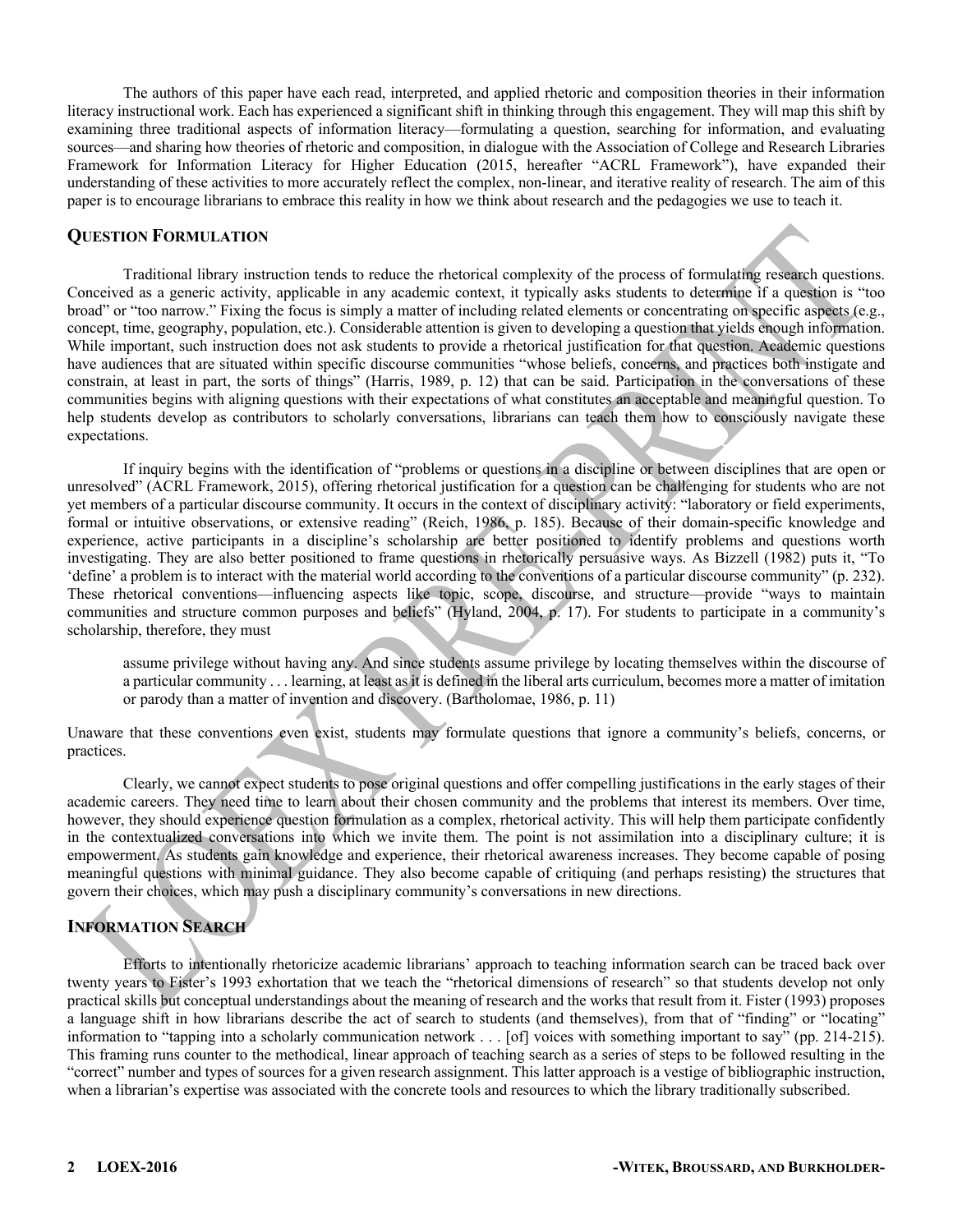An approach influenced by rhetorical theories and praxis eschews this step-by-step method in favor of an engagement with search tools, strategies, and processes that is flexible, iterative, and exploratory by design. This is an approach that the ACRL Framework (2015) supports through its frames "Searching as Strategic Exploration," "Scholarship as Conversation," and "Research as Inquiry." The ACRL Framework (2015) describes research as an "ongoing conversation in which information users and creators come together and create meaning." Information search, evaluation, and use are socially negotiated and interconnected acts between people with something to say (and the communicative means to say it), for "experts realize that information searching is a contextualized, complex experience that affects, and is affected by, the cognitive, affective, and social dimensions of the searcher" (ACRL Framework, 2015). Rhetoric and composition theories attend to these dimensions of the searcher in constructive and important ways, making them a valuable complement to the ACRL Framework as a tool for instructional praxis.

One accessible source of rhetoric and composition theories *as pedagogical praxis* is the Framework for Success in Postsecondary Writing (2011). This Framework for Success (2011) maps comprehensively to the ACRL Framework (2015), and introduces habits of mind that will encourage students to approach research and writing rhetorically: creativity, curiosity, persistence, flexibility, and openness are habits of mind that will cultivate a rhetorical approach to search, and that a rhetorical approach to search will in turn cultivate. Similarly, Davis and Shadle (2000) argue for "mystery as a source of inquiry, research, and writing . . . where the unknown is approached from many directions, using a variety of ways of thinking, writing, and making" (p. 441), further integrating literacy practices and habits of mind in constructive ways.

Hayles (2007) theorizes the database—the tool through which information search is so often taught in the library—as a genre unto itself which presents and represents information and meaning in ways whose significance is not often considered. She argues that database as a genre needs narrative as an interpretive lens, and that narrative—"the inexplicable, the unspeakable, the ineffable . . . [that] models how minds think and how the world works" (Hayles, 2007, pp. 1605-1606)—is what the human researcher brings to the database searching act. Attending to the differences between how databases present information, and how researchers process and make meaning from the information in its database presentation, is a significant way to rhetoricize the search process for ourselves and our students. This, coupled with transforming the ways we describe information search to humanize both the process and its "products" (i.e., the specific sources/voices explored and identified), will go a long way toward bringing our ways of teaching search closer to the reality of search as it unfolds in rhetorically authentic research contexts.

#### **SOURCE EVALUATION**

As Swanson (2006) points out, good judgement is at the heart of information literacy. Perhaps this is most evident when considering information evaluation, where a writer selects which sources to use and how to use them. However, librarians too often limit evaluation to the external qualities of a source, such as format, where it is indexed, and the author's educational background. As such, instruction rarely requires students to actually read a source—it does little to help students decide what information to use and how to use it in their own writing.

In rhetoric studies, evaluation is impossible without authentic and meaningful comprehension of the information at hand. Readers must deeply understand a source before they can evaluate it beyond surface features not only for quality and accuracy, but above all for its suitability to their own rhetorical goals. This requires looking for clues within the text and coming to some elementary understanding of the conversation of which a text is a part. While educators generally take students' reading skills for granted, crossdisciplinary research shows that many students do not understand the scholarly sources they are asked to read for research assignments, nor do they know how to effectively use the information in their own writing (Howard, Serviss, & Rodrigue, 2010; Holliday et al., 2015). Educators need to better understand the complexity of reading comprehension skills and how they relate to students' ability to complete research assignments, and then provide the support students require to succeed.

Readers compare new information from texts to their own existing knowledge, experiences, and beliefs to determine which parts of the author's worldview they will accept into their own worldviews, which they will reject, and to what extent (Brent, 1992). This drawing on background knowledge for comprehension and evaluation generally happens without readers being aware of it. Educators can help students be more conscious of these processes until they reach a certain level of proficiency in them.

Educators must also acknowledge and teach students to recognize how their own rhetorical goal directs their use of time, attention, and evaluation when reading. Readers need to not only understand the goals and message of the author, but how the information presented helps them complete their own assignment. Sound judgements of relevance are critical in constructing an understanding of a text and become even more important as readers begin to synthesize information from multiple sources and use it in their own writing.

Nearly all students need support in reading comprehension of single texts and synthesis of multiple texts. MacMillan and Rosenblatt (2015) argue that librarians are particularly well-positioned to support student reading because they are expert general readers, yet not insiders to most of the academic disciplines they support. Therefore, their "novice expert" status may well help them bridge the gap between students and faculty. Because reading comprehension is so integral to using the resources provided by the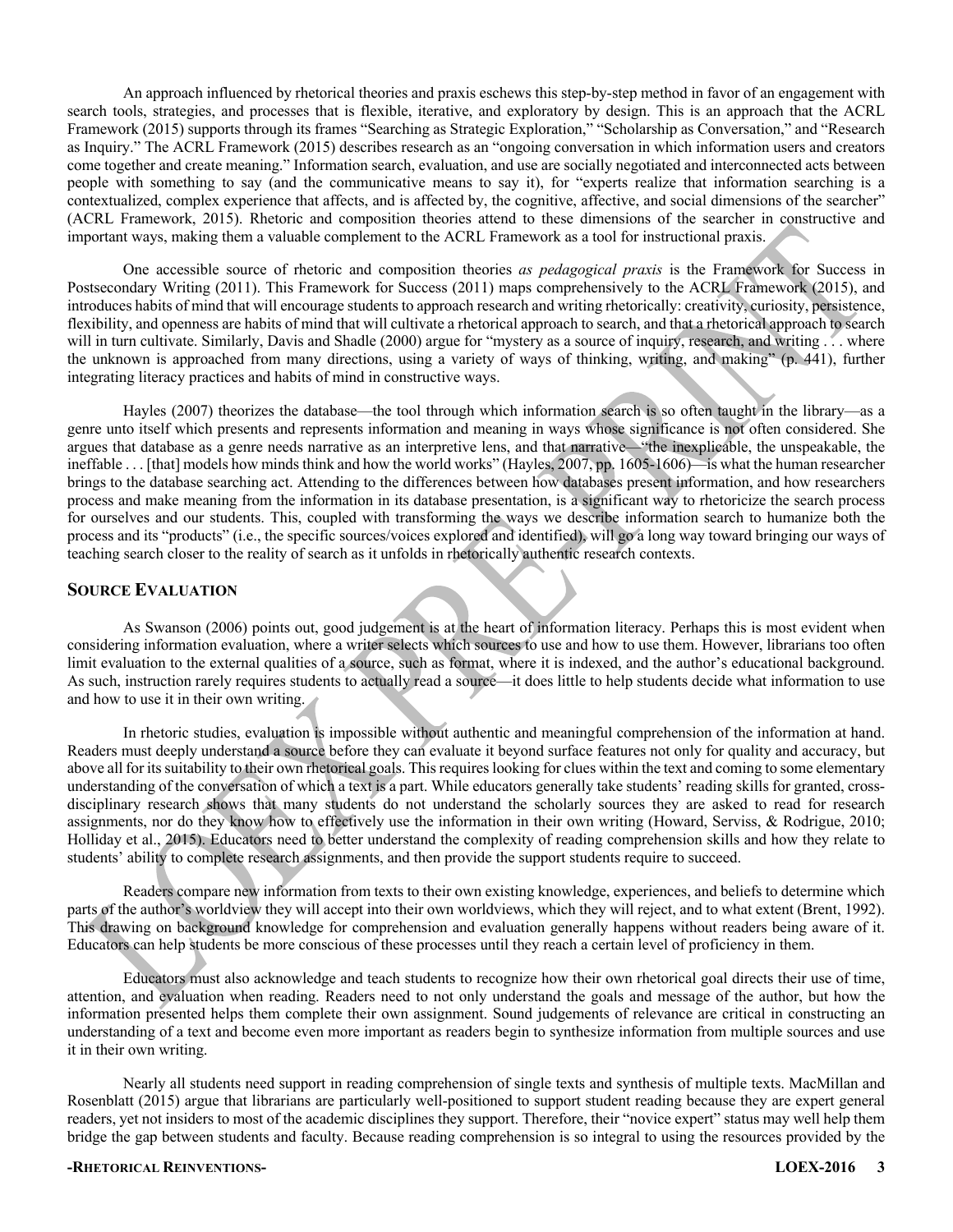library, they argue that at the very least, librarians should advocate for increased student support in this area. Furthermore, reading comprehension skills are central to every frame of the ACRL Framework (2015), including (but not limited to) matching a source type to an information need and understanding how their writing-from-sources choices affect how their information product could be used ("Information Creation as a Process"), monitoring information for gaps or weaknesses and synthesizing information ("Research as Inquiry"), and understanding contributions of individual sources to the topic's ongoing conversation ("Scholarship as Conversation"). By improving comprehension, educators can help students to not only critically evaluate a source, but also the information contained within the source, in order to use it to meet their own rhetorical goals.

#### **CONCLUSION**

Norgaard (2003) theorizes information literacy through the lens of the five canons of rhetoric: invention, delivery, memory, arrangement, and style. His sketch of the ways information literacy is an act of invention provides a clear and persuasive case for inviting rhetoric and composition theories into our instructional praxis: "information literacy can and should be connected to rhetoric's first canon and the larger purposes of rhetorical invention: discovery, problem-formulation, and problem-solving" (Norgaard, 2003, p. 129). Norgaard's (2003) emphasis on using the research process as an "inventional resource" (p. 129) offers a breath of fresh air to teaching students not only about question formulation, information search, and source evaluation, but all of the various and interconnected processes that make up information literacy. We all should welcome it into our repertoire of approaches to rhetorically reinvent how we both think about and teach information literacy.